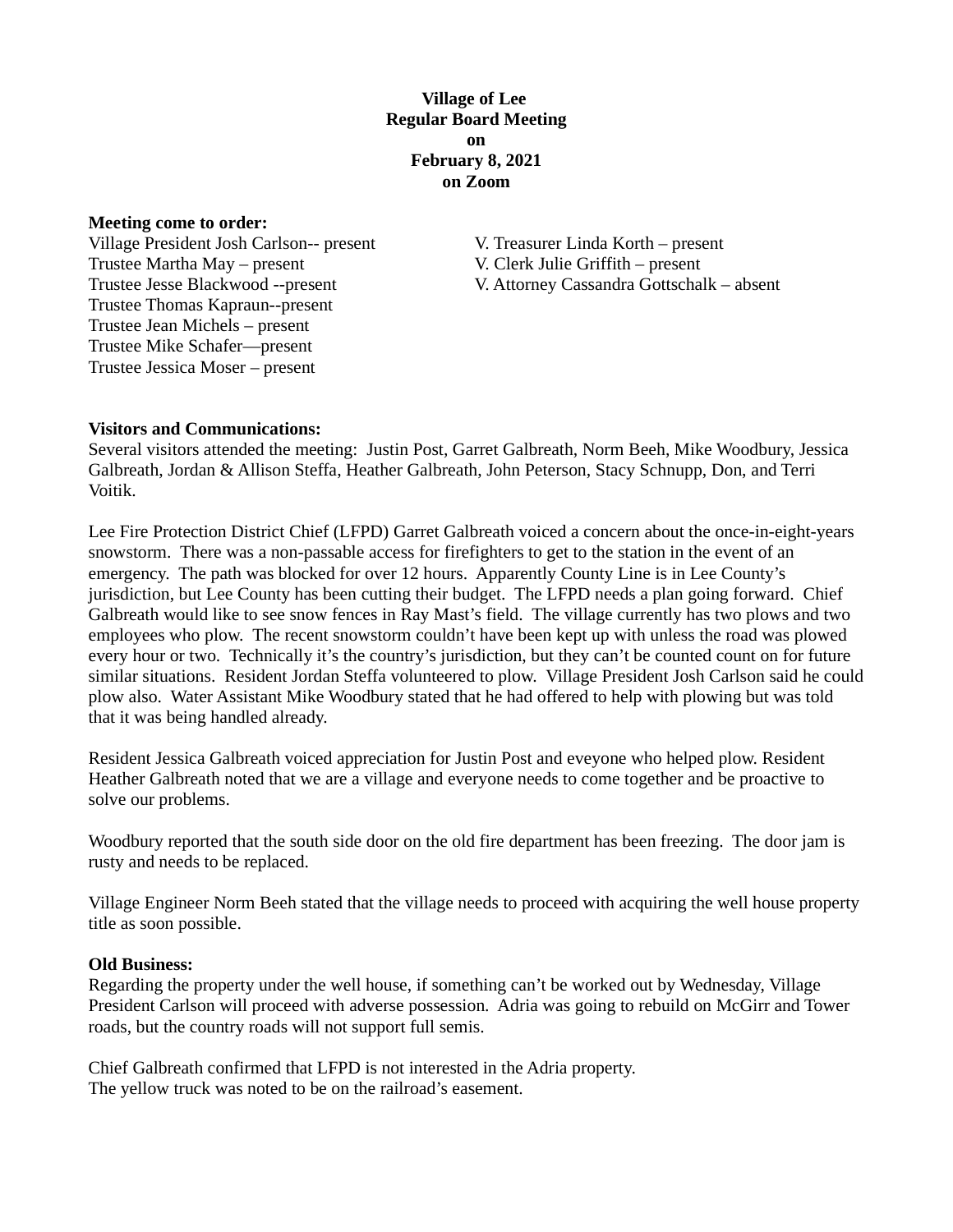Engineer Beeh said if the village seeks adverse possession of the property under the building, then they should ask for the easement on the east side of the building also. He suggested eminent domain would pick up the easement, but adverse possession would only be for the building. Village President Carlson will talk to Attorney Gottschalk about it.

There have been close calls at Skole and Kirke Gate according to Trustee Thomas Kapraun. He suggested yield signs. Trustee May said that signs cost a lot of money, and she doesn't know why we need them. Trustee Michels said that it's a wide open intersection and people can see. Trustee Moser said if we put a yield sign at one intersection, the village should put one at all intersections. Trustee Blackwood says that individuals need to take responsibility to pay attention. There was discussion about the intersection on Skole and Hardanger where kids cross to get to the school bus. The board generally consented not to proceed with yield signs.

## **Review and Approval of the Minutes, Treasurer's Report and Bill List:**

Trustee Moser made a motion to accept the minutes from January 11, 2021. Trustee Blackwood seconded the motion. All were in favor.

Trustee Kapraun made a motion to accept the Treasurer's Report. Trustee May seconded the motion. All were in favor.

Trustee Blackwood made a motion to pay the bills. Trustee Kapraun seconded the motion. All were in favor with a roll call vote.

#### **New Business:**

The little alley north of Sor Gate is technically Viking Vie. It needs to be paved. It is hard to plow keep clean. There was discussion on who plows it and who owns it. The village owns half of the alley, so Trustee Kapraun voiced a concern about paving the other half on private property. Trustee Moser asked if re-graveling it would be an acceptable solution. Jordan Steffa got a quote of \$9500 from Royer for the whole thing. It takes a \$10,000 project to come out of motor fuel money, so it will have to come out of the general fund. Residents Chris Szurgot, Stacy Schnupp and Jordan Steffa would be willing to chip in.

The village clerk tendered her resignation, effective after the June board meeting. Jordan Steffa volunteered to be the village clerk. Trustee Moser suggested that the position be posted. The village clerk will type up her job description before the March water bill. She suggested extra compensation for managing the new website. Trustee Kapraun suggested a separate web designer. Stacy Schnupp suggested another person as the face of social media. Village Treasurer Linda Korth would like to learn how to put stuff on the website, and Village Clerk Julie Griffith will teach her how.

Trustee Moser wants to see new bids from Post Mowing and other mowing companies. She recommended two or three bids just to make sure we are still getting the best price and service. Post's price is \$3500/year, and it has been raised once in 15 years. If a price is under \$10,000, it doesn't have to go out for bid according to Treasurer Korth. Trustee Moser thinks an updated contract is a good idea. Trustee Blackwood thinks Justin is doing a great job and that the village should continue to hire him without extra bids. Post will give a bid to be voted on at the next board meeting.

Trustee Michels thinks that everyone on the board should have a voice mail set up. President Carlson said that he would set up his voicemail.

## **Reports:**

- Streets and alleys/public safety
- Water and refuse

Jene Gray would be willing to do senior garbage pickup. The seniors will be informed about the rules for senior garbage pickup—two kitchen bags—in the next garbage bill. Senior garbage pick-